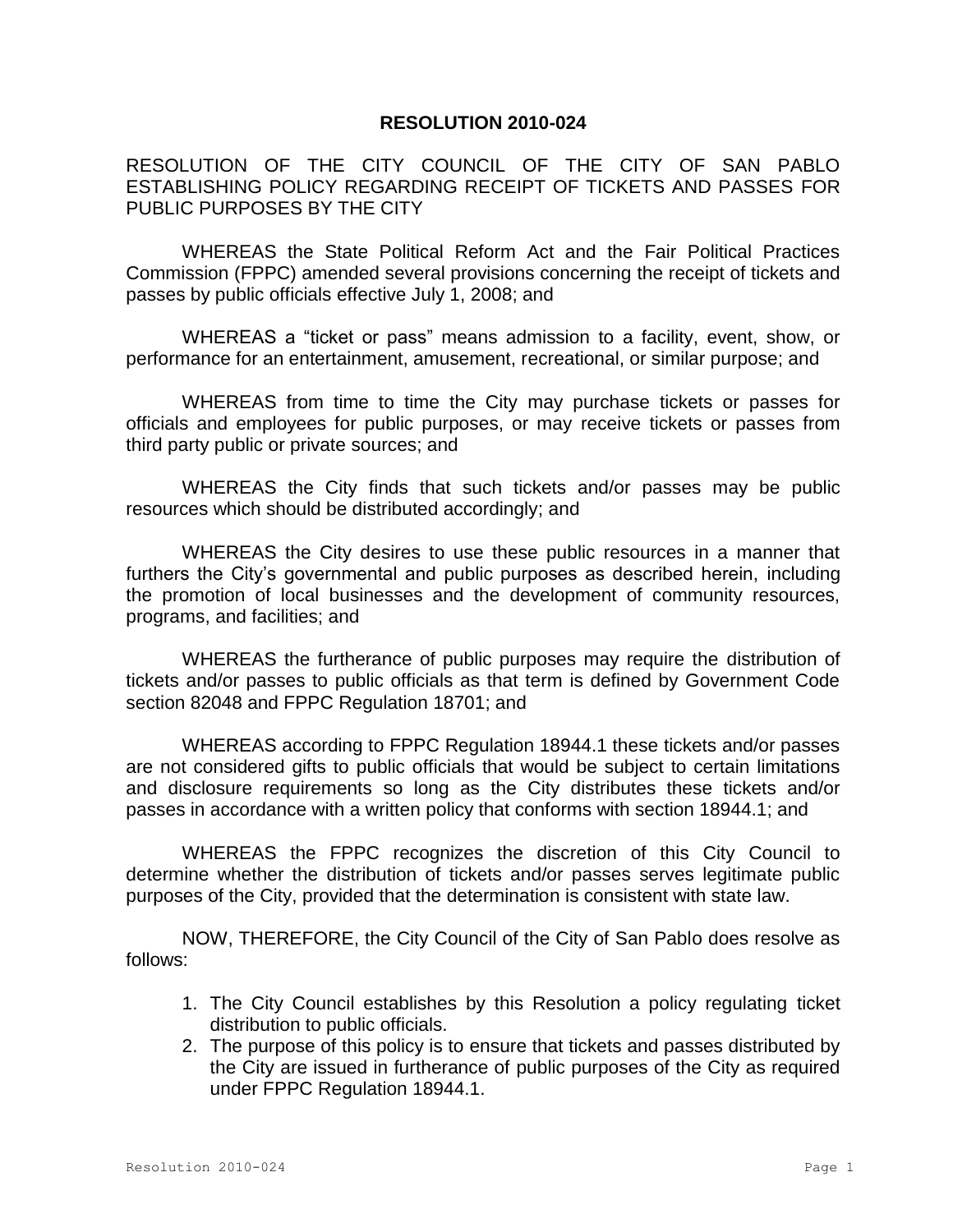- 3. This policy applies to every officer, agent, and employee of the City who is obligated to file an Annual Statement of Economic Interests (Form 700) under state law.
- 4. Limitations and Exclusions. When the City provides a ticket or pass to a public official that otherwise meets the definition of gift and is not exempt under applicable FPPC regulations, the official will meet the burden under Government Code section 82048 that equal or greater value has been provided in exchange therefore, provided that all of the following requirements are met:
	- a. Tickets and passes provided to a public official by a source other than the city so that the public official may perform a ceremonial role or function on behalf of the City are not gifts and are exempt from any disclosure or reporting requirements under Section 18944.1 and this policy.
	- b. Tickets and passes provided to a public official by the City that the official treats as income consistent with applicable state and federal tax laws are not subject to this policy so long as the City reports the distribution as income to the official and complies with the disclosure requirements of Section 7 of this policy.
	- c. Tickets and passes from an outside source provided to a public official by the City if (i) the tickets or passes are not earmarked by the source for use by the official to whom the tickets or passes are given, (ii) the City Manager or designee determines in his or her discretion which official may use the tickets or passes, and (iii) the tickets or passes are distributed in accordance with the public purpose requirements of Section 5 of this policy.
	- d. This policy shall apply only to the City's distribution of tickets and passes to a public official for which no consideration of equal or greater value is provided by that official.
	- e. Tickets and passes provided by the City to an official which the City obtains (i) pursuant to terms of a contract for use of public property, (ii) because the City controls the event, or (iii) through purchase at fair market value shall be considered to be made with a public purpose in accordance with Section 5 of this policy. However, the City must still comply with the disclosure requirements of Section 7 of this policy for these tickets and passes.
- 5. Public purpose provision
	- a. Tickets or passes distributed by the City to, or at the behest of, a public official must accomplish a public purpose of the City.
	- b. The City may provide tickets or passes to officials subject to this policy for any of the following City purposes provided that the City Manager or designee determines that providing the tickets or passes benefits the City in accordance with Section 18944.1 by accomplishing one or more of the following: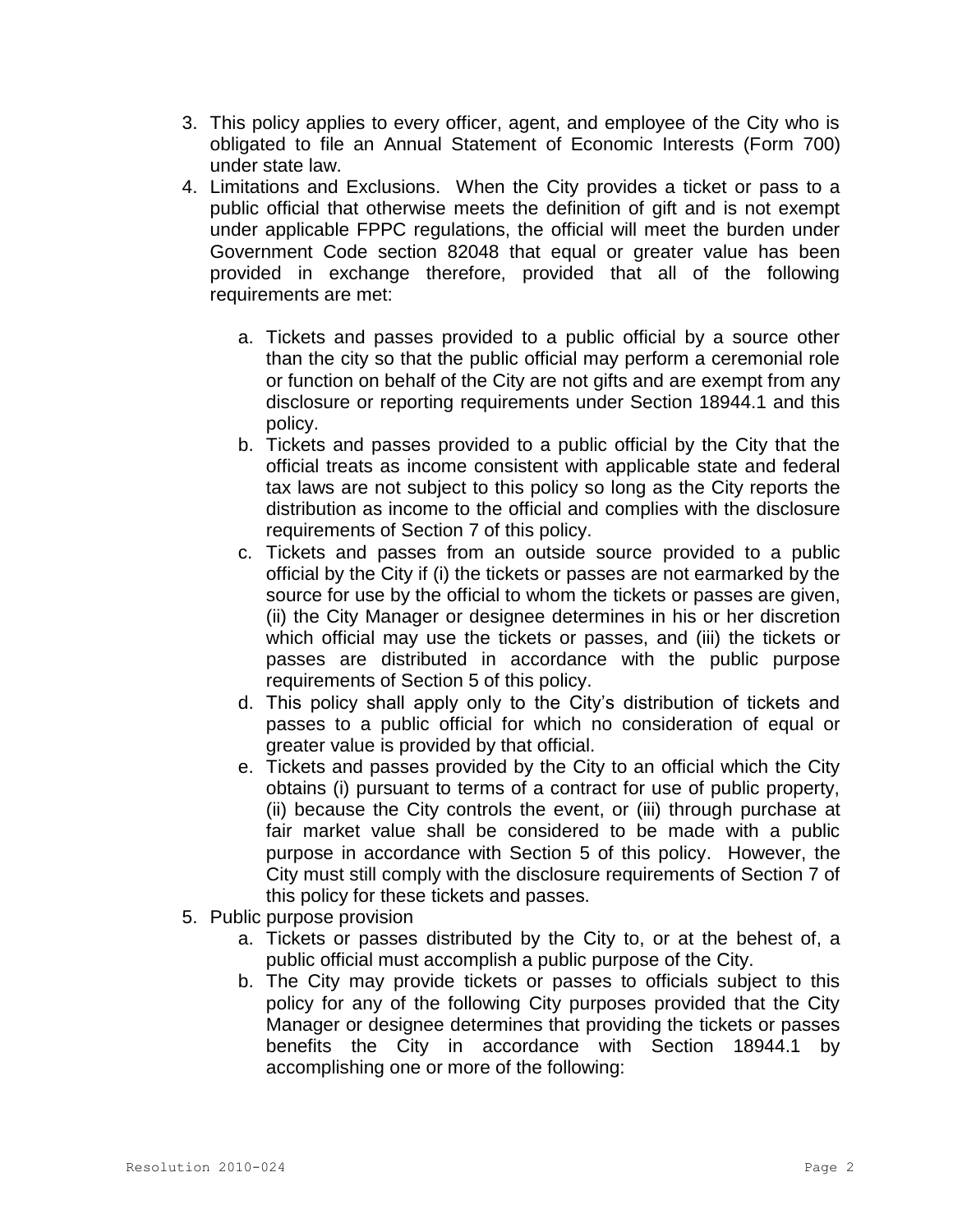- i. Promotion of local and regional businesses and economic activities within the City, including conventions and conferences.
- ii. Promotion of City-controlled or sponsored events, activities, or programs.
- iii. Promotion of community programs and resources available to City residents, including non-profit organizations and youth programs.
- iv. Highlighting the achievements of local businesses.
- v. Promotion of private facilities available to City residents, including charitable and non-profit facilities.
- vi. Promotion of public facilities available to City residents.
- vii. Promotion of City growth and development, including economic development and job creation opportunities.
- viii. Promotion of City landmarks and community events.
- ix. Promotion of special events conducted pursuant to a contract to which the City is party.
- x. Promotion of the City on a local, regional, state, or national scale.
- xi. Promotion of open government by participation of public officials at business or community events.
- xii. Sponsorship agreements involving private events by which the City seeks to enhance the City's reputation both locally and regionally by serving as hosts providing the necessary opportunities to meet and greet visitors, dignitaries, and residents.
- xiii. Implementation of written contracts under which tickets or passes are required to be made available for City use.
- xiv. Employment retention programs.
- xv. Encouraging or rewarding significant academic, athletic, or public or volunteer service achievements by City students, residents, or businesses.
- xvi. Attracting and retaining highly qualified employees in the City service.
- xvii. Special outreach programs for veterans, teachers, emergency services, medical personnel, and other civil service occupations.
- xviii. Spouses of or immediate dependants of public officials in order to accompany or represent him or her to any of the items listed above.
- xix. Any similar purpose included in any City Contract.
- 6. Transfer of tickets or passes distributed to an official pursuant to this policy to any other person, except to members of the official's immediate family for their personal use, is prohibited.
- 7. Distribution of a ticket pursuant to this policy shall be posted on a form